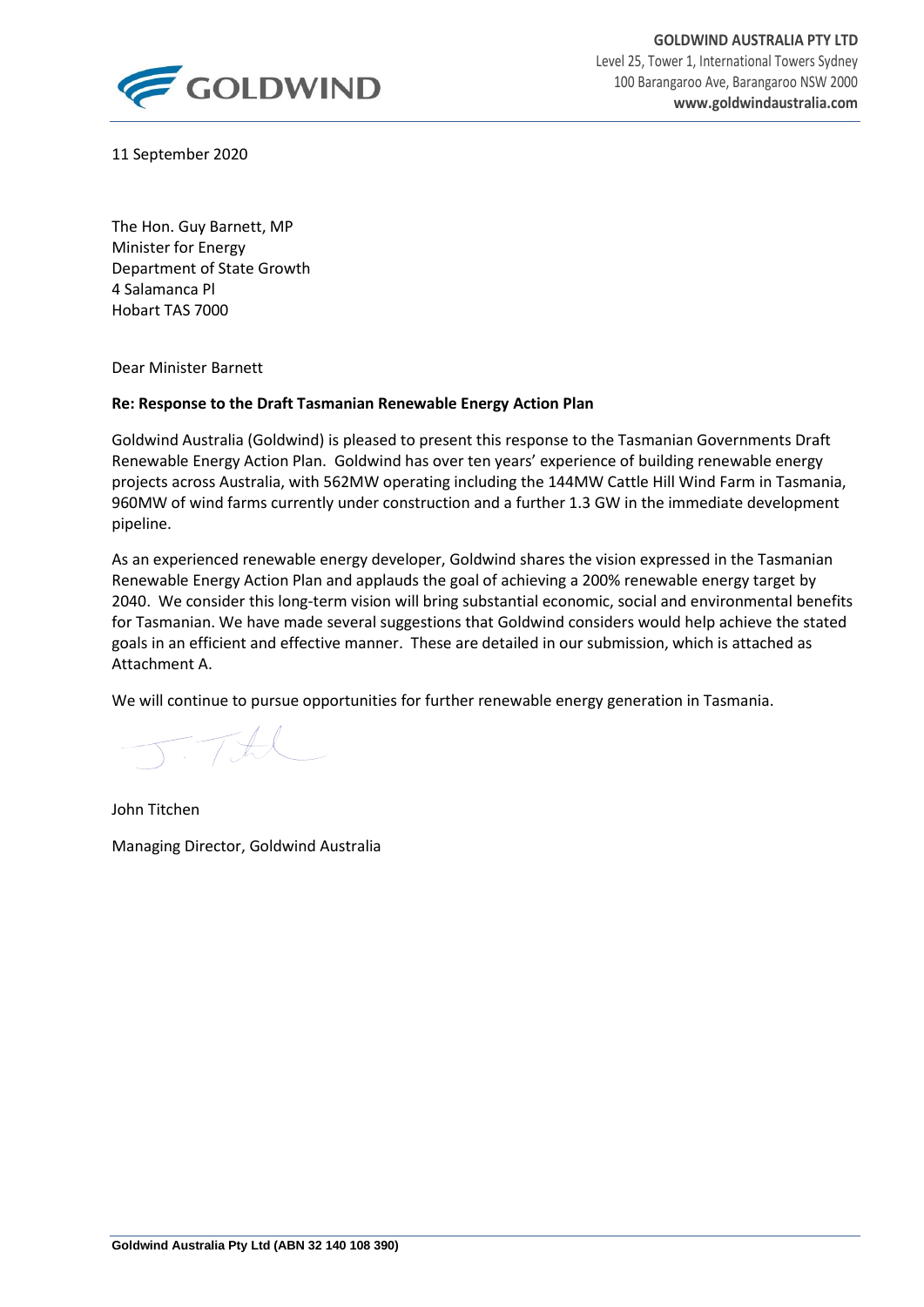

### Attachment A

#### **Goldwind Australia Response to the Draft Renewable Energy Action Plan (Action Plan)**

## 1. Introduction

Goldwind supports the vision for Tasmania to become a powerhouse of sustainable, low cost and reliable energy production. This will form the foundation for substantial economic opportunities within the Tasmania. This is likely to be particularly important for Tasmania in a post Covid19 environment.

With a stable policy framework, the private sector has demonstrated an appetite for long term capital investment in energy infrastructure. The expansion of renewable energy has been significant over the past decade, with even more growth expected over the next 20 years. Some recent reports by key stakeholders in the Energy Industry are worth noting in this regard.

- The Australian Energy Market Operator (AEMO) released its Integrated System Plan in July 2020. AEMO found that under the optimal development scenario, coal generation would decline by approximately two thirds over the next twenty years. This void will be almost be exclusively replaced by approximately 40GW of wind and solar. Importantly a 10GW increase in dispatchable storage (including pumped hydro and battery's) will also be required to support the intermittency of the renewable generation.
- The Energy Security Board recently release its "Post 2025 Market Design Consultation Paper" which highlighted that thermal (coal) generators are becoming increasing unreliable as they reach their end of life status, and this presents a risk of large units exiting the market earlier than forecast.

This Action Plan provides the key policy elements for Tasmania to take advantage of this rapidly changing market dynamic, and in particular the 200% renewable energy target, hydrogen program, Battery of the Nation, Renewable Energy Zones, and Marinus Link.

The Tasmania Government plan can deliver a substantial contribution of dispatchable renewable energy to the national electricity market and to the emerging international hydrogen market.

Goldwind would like to present the following suggestions that we believe would enhance the efficiency and effectiveness of the Action Plan, and most importantly attract the scale of investment being sought.

## 2. Policy mechanism

It is apparent that the jurisdictions in Australia that have achieved the greatest success in achieving their renewable energy targets, have done so via an appropriate policy mechanism to drive demand. At the federal level there has been the Renewable Energy Target, supported by the requirement for large energy users to acquire large scale generation certificates (LGC's) or small-scale technology certificates (STC's). The ACT has been successful in achieving its 2020 100% Renewable Energy Target via a series of reverse auctions. These auctions supported the development of two new solar and wind farms. Similarly, Victoria has developed the Victorian Renewable Auction Scheme (VRET) to achieve their 2030 target. This scheme directly resulted in a capital investment of \$1.2 Billion across the construction of six different solar and wind farms in regional Victoria.

The Draft Action Plan states one of its objectives is to "give the Australian energy sector and broader community certainty about the Government's long-term strategy for renewable energy development in Tasmania." Goldwind would recommend that this certainty can be best achieved via a Procurement Program that could be delegated to Hydro Tasmania or Aurora Energy as Tasmanian Government business enterprises.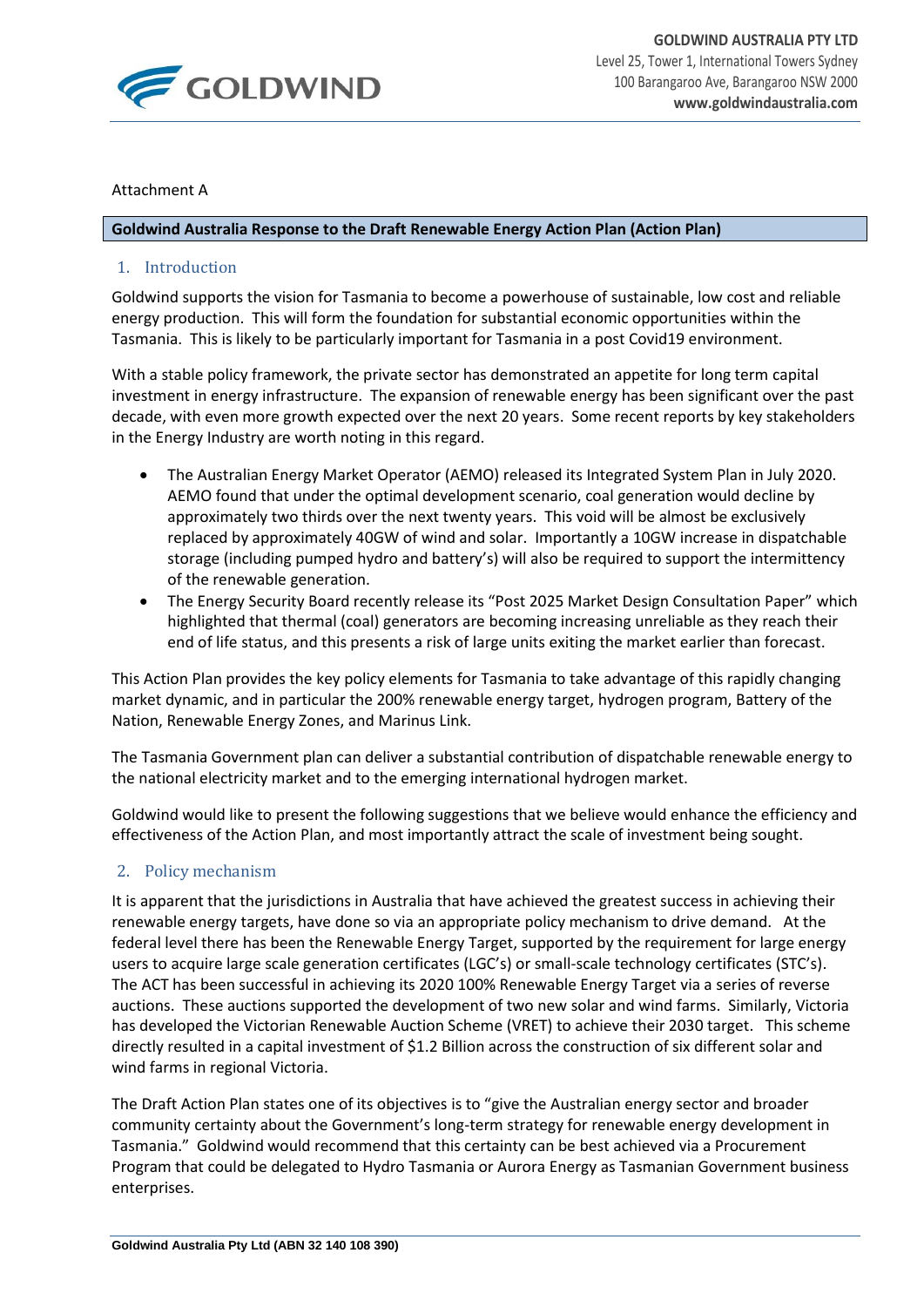

Goldwind's Cattle Hill Wind Farm was able to secure finance with the certainty provide by the sale of the projects LGC's to Aurora Energy. Similarly, it is understood that the Power Purchase Agreement with Hydro Tasmania was instrumental in the investment decision for the Granville Harbour Wind Farm.

## 3. Pre 2030 Targets

The Draft Action Plan emphasises "The importance of the Tasmanian Renewable Energy Target is to provide investment confidence to new renewable energy projects". Goldwind is aligned with this view and suggests that greater investor confidence would be achieved via the adoption of more granular pre-2030 targets. Ideally this would consist of targets for at least 2024 and 2026 but perhaps even annual targets.

These targets could be linked to the Procurement Program suggested in section 2 above. In particular, this would provide for a more continual renewable energy investment. This is important to ensure the development and retention of the required industry capability. This approach is more likely to result in the use of local resources. The alternative under a "lumpier" pipeline of work is the risk of greater reliance on resources imported from other states, at the expense of local employment.

## 4. Implementing these changes

Goldwind that the Tasmanian Government plans to legislate the 2030 and 2040 renewable energy this year. We understand that the suggestions contained in this submission could be achieved via regulation.

## 5. Future investment strategy

Goldwind would like to confirm its interest in making further renewable energy projects in Tasmania in response to the Tasmanian Governments renewable energy action plan. In the immediate term projects like Low Head have great potential to contribute to further renewable energy development in Tasmania and economic activity and employment.

## 6. The benefits from the Renewable Energy Action Plan

Goldwind is quite proud of its record in the construction of its Cattle Hill Wind Farm, which has been able to produce considerable benefits for the Tasmanian Community. These benefits are likely to be significantly replicated under the Renewable Energy Action Plan. These benefits include:

### **Economic benefits**

Around 150 jobs were created at Cattle Hill during the construction period on site as well as additional offsite work from Tasmanian project partners, including Hazell Bros, who performed construction of the civil and electric works for the project.

Cattle Hill has been able to demonstrate that renewable energy projects and other land users can co-exist successfully. In addition to generating new revenue streams from the turbines, the Cattle Hill project area involves two landholdings that remain for use by grazing, small forestry operations and hunting purposes. This existing use will continue with minimal interruption from the project's operation.

### **Community benefits**

Goldwind supports the Action Plans emphasis on timely and consistent engagement with the community. Cattle Hill Wind Farm has demonstrated the benefits of building and maintaining of relationships with the local community. Over 25 local community organisations, initiatives and events have been sponsored during the project's construction period, including Highlands Bushfest, Ouse Community and Highlands Alive, Melton Mowbray Rodeo, Central Hawks Football Club and the 2019 World Fly Fishing Championships.

### **Environmental**